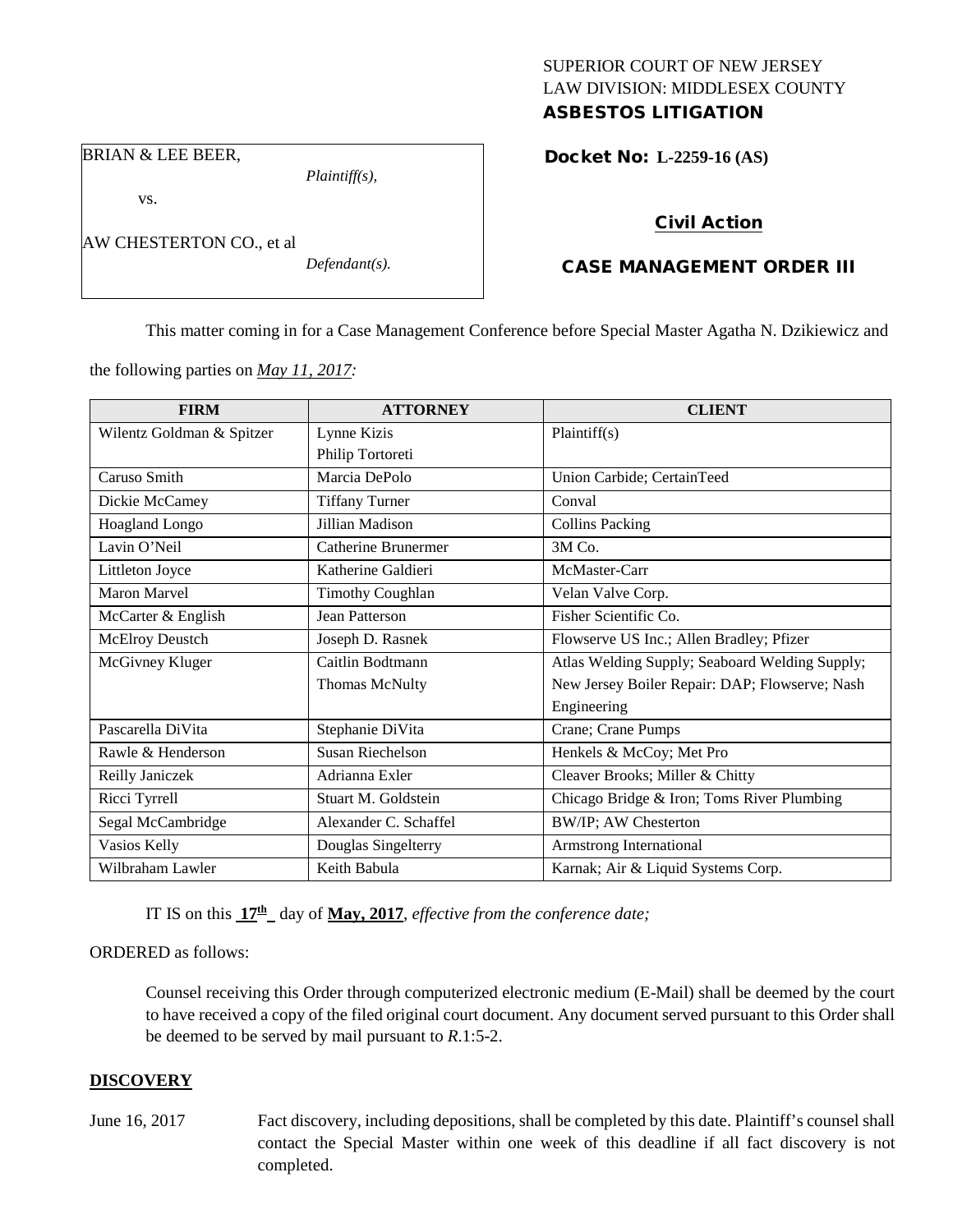#### June 16, 2017 Depositions of corporate representatives shall be completed by this date.

#### **SUMMARY JUDGMENT MOTION PRACTICE**

- July 21, 2017 Summary judgment motions shall be filed no later than this date.
- August 18, 2017 Last return date for summary judgment motions.

#### **MEDICAL DEFENSE**

September 29, 2017 Defendants shall identify its medical experts and serve medical reports, if any, by this date. **In addition, defendants shall notify plaintiff's counsel (as well as all counsel of record) of a joinder in an expert medical defense by this date.**

#### **LIABILITY EXPERT REPORTS**

| July 14, 2017      | Plaintiff shall identify its liability experts and serve liability expert reports or a certified expert<br>statement by this date or waive any opportunity to rely on liability expert testimony. |
|--------------------|---------------------------------------------------------------------------------------------------------------------------------------------------------------------------------------------------|
| September 29, 2017 | Defendants shall identify its liability experts and serve liability expert reports, if any, by this<br>date or waive any opportunity to rely on liability expert testimony.                       |

#### **ECONOMIST EXPERT REPORTS**

- June 16, 2017 Plaintiff shall identify its expert economists and serve expert economist report(s), if any, by this date or waive any opportunity to rely on economic expert testimony.
- September 29, 2017 Defendants shall identify its expert economists and serve expert economist report(s), if any, by this date or waive any opportunity to rely on economic expert testimony.

## **EXPERT DEPOSITIONS**

October 20, 2017 Expert depositions shall be completed by this date. To the extent that plaintiff and defendant generic experts have been deposed before, the parties seeking that deposition in this case must file an application before the Special Master and demonstrate the necessity for that deposition. To the extent possible, documents requested in a deposition notice directed to an expert shall be produced three days in advance of the expert deposition. The expert shall not be required to produce documents that are readily accessible in the public domain.

#### **PRE-TRIAL AND TRIAL**

July 13, 2017 @ 10:00am Settlement conference. All defense counsel shall appear with authority to negotiate settlement and have a representative authorized to negotiate settlement available by phone. Any request to be excused from the settlement conference shall be made to the Special Master no later than 4:00pm of the day prior to the conference.

September 19, 2017 @ 10:00am Settlement conference. All defense counsel shall appear with authority to negotiate settlement and have a representative authorized to negotiate settlement available by phone. Any request to be excused from the settlement conference shall be made to the Special Master no later than 4:00pm of the day prior to the conference.

\_\_\_\_\_\_\_\_\_\_\_\_\_\_\_\_\_\_\_\_\_\_\_\_\_\_\_\_\_\_\_\_\_\_\_\_\_\_\_\_\_\_\_\_\_\_\_\_\_\_\_\_\_\_\_\_\_\_\_\_\_\_\_\_\_\_\_\_\_\_\_\_\_\_\_\_\_\_\_\_\_\_\_\_\_\_\_\_\_\_\_\_\_\_\_\_\_\_\_\_\_\_\_\_\_\_\_\_\_\_